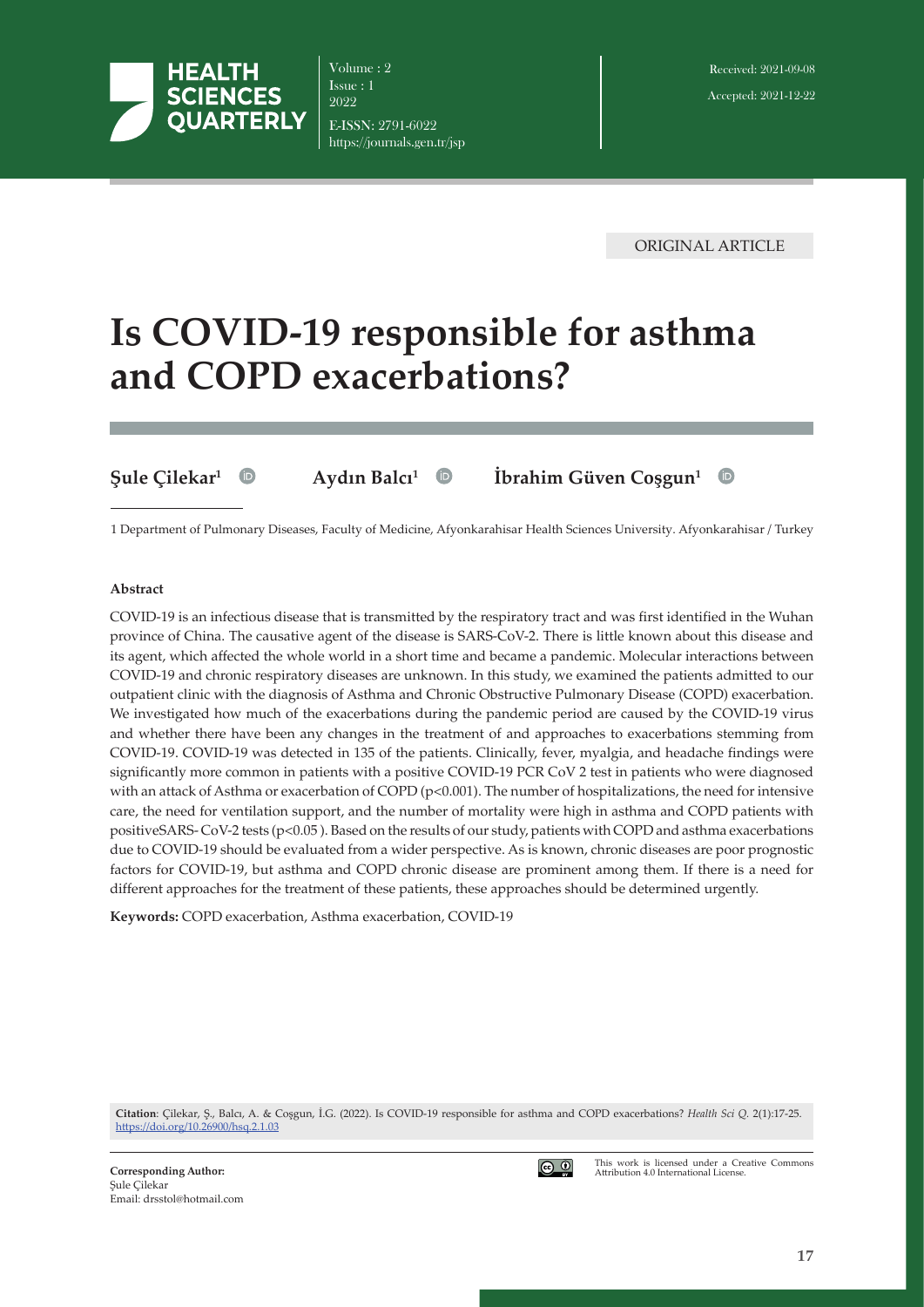# **Introduction**

At the end of 2019, a viral, contagious, atypical pneumonia outbreak was announced in Wuhan province, China. In January 2020, COVID 19 disease was reported for the first time. There are many unknown aspects of the virus, SARS-CoV-2, which causes the disease. It is known that the disease transmitted by droplets causes infections in the lungs. There are many studies in which various comorbidities are determined for coronavirus disease [1]. How many of the patients diagnosed with COVID have asthma and how many of them have the chronic obstructive pulmonary disease (COPD) is unknown. After all, asthma and COPD are comorbidities of COVID-19. We should determine how many of those who present with asthma and COPD attacks are infected with COVID-19. Asthma and COPD exacerbations are characterized by the sudden increase of existing findings. Patients experience an increase in shortness of breath, cough, and phlegm. There might be changes in the color of phlegm. Increased tiredness might be experienced. Effort capacity reduces. Although this is mostly caused by infections, it might also be due to unknown reasons [2-4]. During the pandemic period, if these patients come to the hospital with an attack, we should be alert and scan about COVID-19 Polymerase Chain Reaction (PCR). Since this infection is a disease that primarily affects the lungs, we think that patients with chronic diseases in their lungs will be more susceptible. Therefore, patients with asthma and COPD, in particular, should be investigated more thoroughly for COVID-19. Patients infected with COVID-19 should be investigated specifically for asthma and COPD disease irrespective of age and comorbid diseases, and their treatment, follow-up, and long-term results should be evaluated.

According to previous studies, cardiovascular diseases and diabetes seem to be the most important comorbidities for COVID-19. Chronic respiratory diseases, on the other hand, involve decreased lung capacity and chronic lung inflammation. In addition, respiratory rhinovirus, syncytial virus, or other coronaviruses (OC43, E229) cause significant physiological changes

through the immune response and may adversely affect the respiratory tract of patients and lead to exacerbation [2,7]. In severe cases, ARDS (Acute respiratory distress syndrome) may progress [8-10]. In studies conducted so far, the rate of patients reporting chronic respiratory diseases among those infected with COVID-19 has been low. In a study of 140 cases in Wuhan, China, there was no asthma patient, and 1.4% of the patients had COPD [11]. In another multicenter study including 476 COVID-19 infected cases, 4.6% of the patients had COPD and 0% had asthma [12]. Asthma and COPD rates reported in many studies or reviews with comorbidities in patients infected with COVID-19 were very low. Later on, the rates reported in newer studies have been higher with the increasing awareness [13].

## **Materials and Methods**

#### *Sample population*

This study was performed in the chest diseases clinic of the university hospital of the Health Sciences School. Patients diagnosed with asthma and COPD who came for examination for chest diseases during the pandemic (from 11.03.2020 to 31.03.2021) were included in the study. Patients who allowed nasopharyngeal swabs to be taken and whose SARS-CoV-2 PCR test was positive were included in the study. The tests were performed initially by the University School of Medicine until the hospital system developed in-house PCR testing protocols (Roche Cobas SARS-CoV-2 platform). The files of the patients were retrospectively scanned from the hospital database. Files of 5345 patients were scanned retrospectively. Nine hundred and forty-seven of these patients were diagnosed with asthma and 1635 with COPD (Figure 1). Most of the patients applied for exacerbations. We evaluated the smoking histories, symptoms, and examination findings of these patients. We evaluated whether their asthma was under control as well as their comorbidities and inhaled steroid use. Their COVID-19 PCR test and tomography results were also evaluated. We determined how many patients with exacerbation had positive SARS-CoV-2 test. We tried to observe patients with the corona disease who presented with exacerbation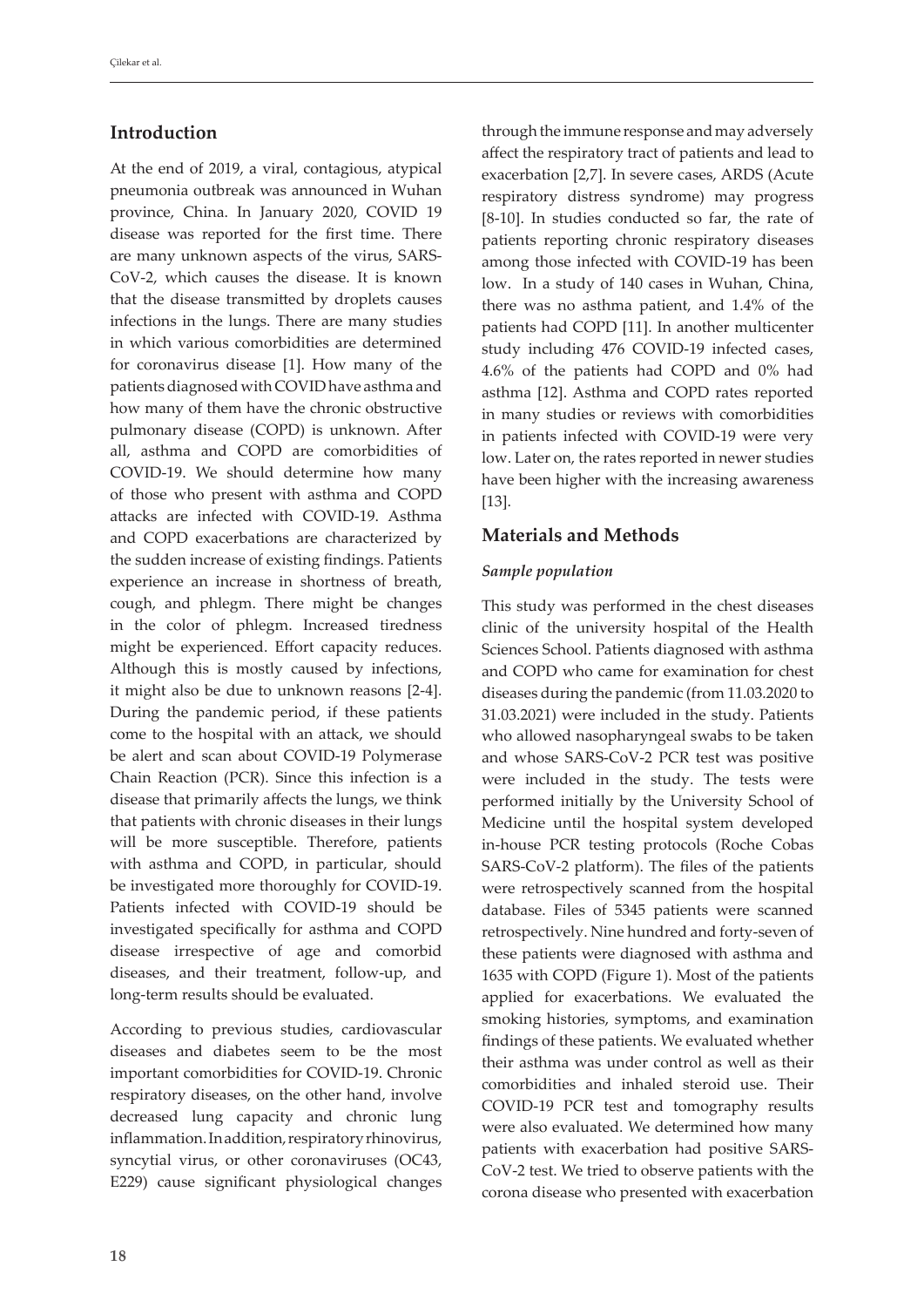in terms of various specific conditions.

Ethics committee approval was obtained from the ethics committee.

## *Statistical analysis*

The SPSS software version 18.0 (Statistical Package for the Social Sciences Inc, Chicago, IL, USA) was used for statistical analysis. The Kolmogorov-Smirnov test was used to evaluate whether the variables were distributed normally. Continuous variables were expressed as mean (±) standard deviation (SD) or median (min-max) according to distribution state. Nominal variables were expressed as numbers and percentages. Categorical variables were compared using the Chi-square test. Student's t-test or Mann-Whitney U (Bonferroni) test was used to compare parametric or nonparametric variables for two independent group analyses. Statistical significance was set at  $p < 0.05$ .

The datasets generated and analyzed during

the current study are available from the corresponding author on reasonable request. Patients provided written informed consent to take part in the study.

# **Results**

A total of 5345 patient files were examined. These patients were those who were diagnosed with asthma and COPD and presented with exacerbation. Apart from these patients, there were 746 newly diagnosed patients (Figure 1). These patients were not included in the study. Patients with pneumonia, bronchitis, bronchiectasis, newly diagnosed asthma and COPD who presented to the chest diseases outpatient clinic were excluded from the study. The results of patients diagnosed with asthma are shown in Table 1. In patients diagnosed with asthma, a COVID-PCR swab test was taken from all those who presented with an asthma attack. PCR test was positive in 33 of 947 patients. The datasets generated and analyzed during ratio of women to men in asthma patients with positive PCR test was 15 (45.5%) to 18 (54.5%).

|                                            | Asthma                        | Asthma                          | $\boldsymbol{p}$ |
|--------------------------------------------|-------------------------------|---------------------------------|------------------|
|                                            | Pcr CoV 2                     | Pcr CoV 2                       | value            |
|                                            | Positive                      | Negative                        |                  |
| $N = 947$                                  | 33                            | 914                             |                  |
| $Age*$                                     | $57(35-80)$                   | $61(35-80)$                     | 0.875            |
| Female\Male n(%)                           | $15(45.5) \setminus 18(54.5)$ | $444(48.6) \setminus 470(51.4)$ | 0.724            |
| Co Morbidite DM                            | 23(69.7)                      | 566 (96.1)                      | 0.336            |
| Co Morbidite HT                            | 18 (54.5)                     | 540 (59.1)                      | 0.336            |
| Co Morbidite HLP                           | 20(60.6)                      | 613(67.1)                       | 0.336            |
| Smoking History Never                      | 25(75.8)                      | 547 (59.8)                      | 0.168            |
| <b>Smoking History Current</b>             | 5(15.2)                       | 192(21)                         | 0.168            |
| Smoking History Former                     | 3(9.1)                        | 175(19.1)                       | 0.168            |
| <b>Treatment KS</b>                        | 23(69.7)                      | 574(62.8)                       | 0.174            |
| <b>Treatment LABA</b>                      | 16(48.5)                      | 551(60.3)                       | 0.174            |
| 02 SAT $(\%)^*$                            | 96 (89-99)                    | 96 (89-99)                      | 0.953            |
| Cough $n\frac{6}{6}$                       | 23(69.7)                      | 565 (61.8)                      | 0.234            |
| Sputum $n\frac{6}{6}$                      | 24 (72.7)                     | 558 $(61.1)$                    | 0.385            |
| Dyspnea $n$ <sup>(%)</sup>                 | 16(48.5)                      | 431 (47.2)                      | 0.510            |
| Fever $n\frac{6}{6}$                       | 27(81.8)                      | 124(13.6)                       | 0.000            |
| Miyalji $n\frac{6}{6}$                     | 27(81.8)                      | 123(13)                         | 0.000            |
| Headache $n\frac{6}{6}$                    | 24(72)                        | 119(13)                         | 0.000            |
| Pneumonic Consolidation n(%)               | 30(90)                        | 70(7.6)                         | 0.000            |
| Need for Hospital Insurance $n\frac{6}{6}$ | 14(42)                        | 123(13)                         | 0.03             |
| Need For Intensive Care Unit n(%)          | 5(15)                         | 1(0.1)                          | 0.078            |
| Need ventilation $n$ <sup>(%)</sup>        | 5(15)                         | 1(0.1)                          | 0.134            |
| Mortality                                  | 9(27)                         | $\theta$                        | 0.004            |

Table 1. Characteristics of patients with asthma stratified by PCR Cov 2 tests

 $\mathbf{m}$ edian $(\mathbf{m})$ . Ha $(\mathbf{m})$ , Ha $(\mathbf{m})$ , Ha $(\mathbf{m})$ DM; Diabetes Mellitus, HT; Hypertension, HLP; Hyperlipidemia, KS; Corticosteroids, LABA ; Long Action Beta Agonist \*median(min-max)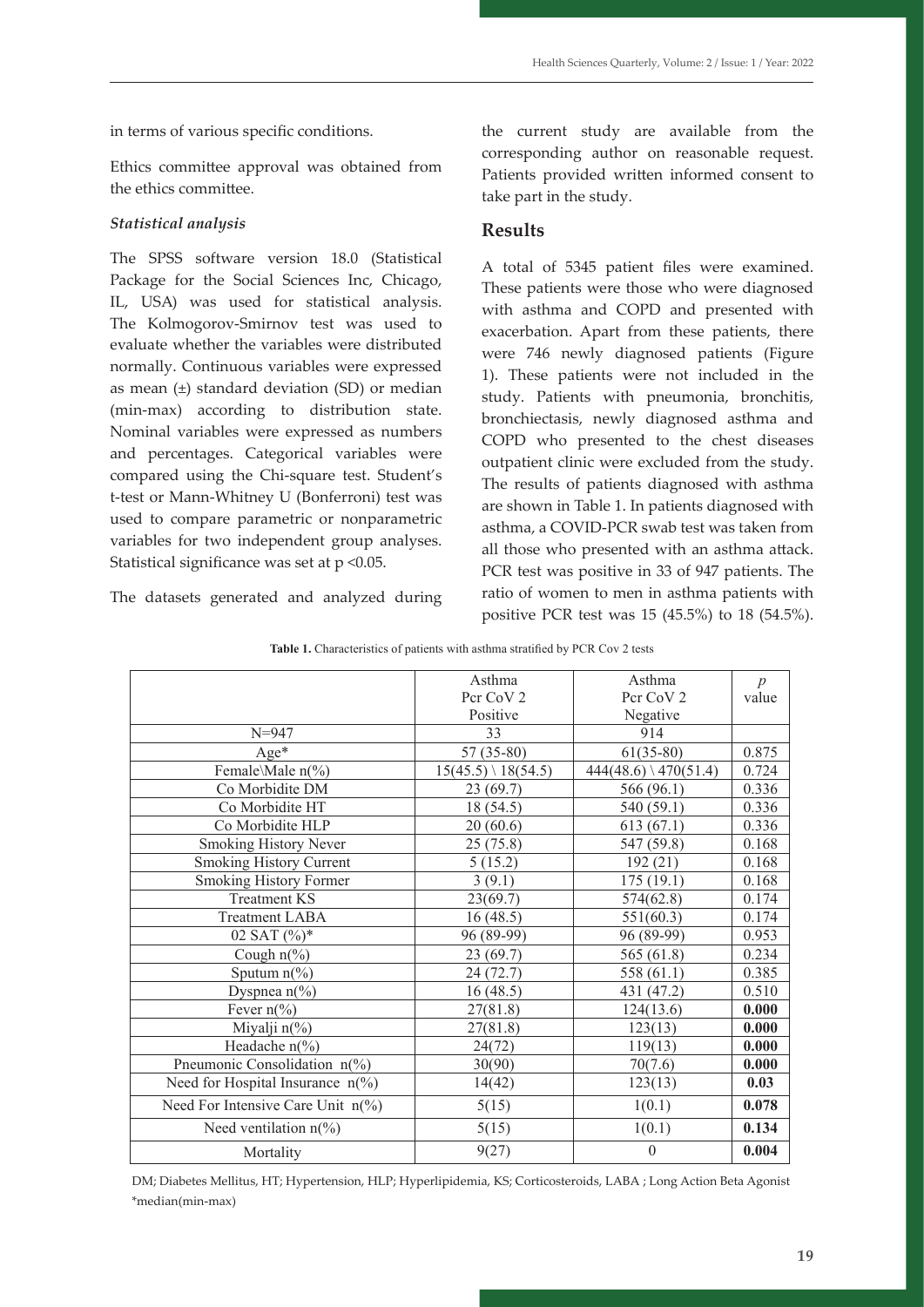|                                                | COPD, Pcr CoV 2      | COPD, Pcr CoV 2     | $\boldsymbol{p}$ |
|------------------------------------------------|----------------------|---------------------|------------------|
|                                                | Pozitif              | Negatif             | value            |
| $N=1635$                                       | 164                  | 1471                |                  |
| Age*                                           | $57(35-80)$          | $61(35-80)$         | 0.875            |
| Female\Male n(%)                               | $65(39.6)$ \99(60.4) | 609(41.6)\862(58.4) | 0.667            |
| Co Morbidite DM                                | 107(65.2)            | 830 (56.4)          | 0.03             |
| Co Morbidite HT                                | 105(64)              | 954 (64.9)          | 0.863            |
| Co Morbidite HLP                               | 125(67)              | 934 (61.9)          | 0.836            |
| Smoking History Never                          | 33(20.1)             | 263 (17.9)          | 0.774            |
| <b>Smoking History Current</b>                 | 77 (47)              | 716 (48.7)          | 0.774            |
| <b>Smoking History Former</b>                  | 54 (32.9)            | 492 (33.4)          | 0.774            |
| <b>Treatment KS</b>                            | 104(63.4)            | 881(59.9)           | 0.382            |
| <b>Treatment LABA</b>                          | 102(62.2)            | 946(64.3)           | 0.592            |
| 02 SAT $(\%)$ *                                | 97 (89-99)           | 97 (89-99)          | 0.215            |
| Cough $n\frac{6}{6}$                           | 106(64.6)            | 964 (65.5)          | 0.818            |
| Sputum $n$ (%)                                 | 105(64)              | 958 (65.1)          | 0.779            |
| Dyspnea $n\frac{6}{6}$                         | 73 (44.5)            | 647 (44)            | 0.897            |
| Fever $n\frac{6}{6}$                           | 123(75)              | 220(31)             | 0.000            |
| Miyalji n(%)                                   | 153 (93)             | 376 (25)            | 0.000            |
| Headache n(%)                                  | 147 (89)             | 403 (27)            | 0.000            |
| Pneumonic Consolidation n(%)                   | 160(97)              | 189 (12)            | 0.000            |
| Need for Hospital Insurance $n$ <sup>(%)</sup> | 74(46)               | 385(26)             | 0.001            |
| Need For Intensive Care Unit n(%)              | 54(32)               | 114(7)              | 0.015            |
| Need Ventilation $n$ <sup>(%)</sup>            | 54(32)               | 17(14)              | 0.035            |
| Mortality $n\frac{6}{6}$                       | 14(8)                | 13(0.8)             | 0.002            |

**Table 2.** Characteristics of patients with COPD stratified by PCR CoV 2 tests

DM; Diabetes Mellitus, HT; Hypertension, HLP; Hyperlipidemia, KS; Corticosteroids, DM; Diabetes Mellitus, HT; Hypertension, HLP; Hyperlipidemia, KS; Corticosteroids, LABA ; Long Action Beta Agonist

 $*$ median(min-max)

There was no significant difference between the female to male ratio in patients with negative PCR test ( $p = 0.724$ ). There was no significant difference between the comorbidities, smoking history, cough, sputum, and dyspnea symptoms of asthma patients with positive and negative PCR tests (p= 0.336-0.168-0.174-0.234-0.510). When the symptoms and complaints of the patients were evaluated, fever, myalgia, and headache findings were significantly higher in patients with COVID-19. ( $p \le 0.001$ ).

In patients diagnosed with COPD, COVID-PCR swab tests were taken from all those who presented with exacerbation(Table 2). The PCR test was positive in 164 of the 1635 patients. The ratio of women to men in PCR-positive patients with COPD was 65 (39.6) to 99 (60.4). There was no significant difference between the ratio of females to males in patients with negative PCR test

 (p= 0.724). There was no significant difference between comorbidities, smoking history, cough, sputum, and dyspnea symptoms of patients with positive and negative PCR tests (p= 0.863-0.774- 0.818-0.779-0.897). Only patients with diabetes mellitus (DM) had a significantly higher history of DM. ( $P = 0.03$ ) When the presenting symptoms of the patients were evaluated, fever, myalgia, headache findings were significantly higher in patients with the COVID-19 disease. (p<0.001)

The number of hospitalizations, the need for intensive care, the need for ventilation support, and the number of mortality were high in asthma and COPD patients with positive SARS- CoV-2 tests ( $p<0.05$ ).

## **Discussion**

We expect the effect of COVID-19 to be more pronounced in patients with chronic respiratory diseases, especially asthma and COPD.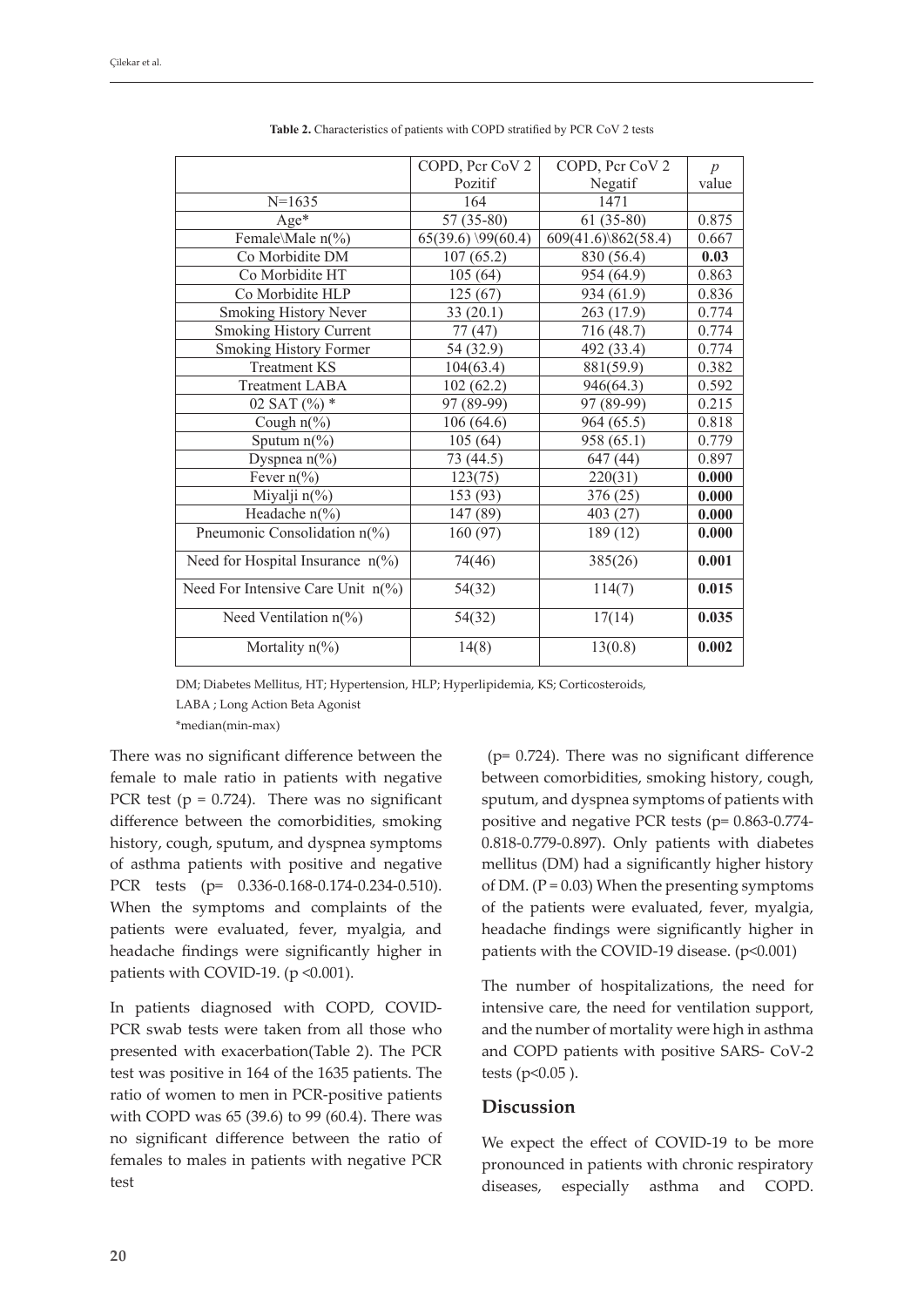Although the rate of asthma and COPD as comorbid diseases was reported to be low in studies, these rates have become higher with the increasing awareness [13]. Asthma and COPD are likely to become more severe comorbidities with increased age. In our study, we could not see a clear difference between those who were and were not diagnosed with COVID among the patients seen on an outpatient basis. In this study, we wanted to examine the impact of COVID-19 on patients, especially in those with asthma and COPD, by examining those who had positive COVID-19 PCR test. All of our patients were diagnosed with asthma or COPD and we did not make a comparison with normal healthy individuals. Significantly more patients with a diagnosis of COVID-19 had fevers, myalgia, and headache.

Evidence suggests that respiratory virus infection will severely affect patients with chronic respiratory diseases such as asthma and COPD. Therefore, lower respiratory tract infections are considered to be important risk factors for exacerbation and hospitalization [14]. The World Health Organization (WHO) classifies asthma and COPD as major public health problems. COPD was the third leading cause of death worldwide in 2016 [15]. We have known for 18 years that asthma patients are more vulnerable to respiratory viruses than those without asthma. As with other viruses, COVID-19 is a risk factor for asthma exacerbation. If the patient's asthma is not well controlled, exacerbation due to viruses may be very severe [16]. Interferon (IFN)-α, IFN-β6, and many IFN- $\lambda$ 7 responses are missing in the lung cells of asthmatic patients [17]. According to disease control and prevention centers and the American Academy of Allergy, Asthma and Immunology, asthma is a risk factor for severe COVID-19 [18]. According to a meta-analysis of COPD and smoking patients, SARS-CoV-2 is more severe in these patients [19]. Corona disease is more severe and more fatal in COPD [20]. It has a more severe course, especially in active smokers. Remarkable measures are needed to reduce this result. Although COVID-19 remains largely unknown, beneficial conclusions can be made through observational findings by

examining patients with COPD and asthma [21]. Factors contributing to the acute worsening of COPD and asthma have been identified, but infection, including seasonal coronaviruses, remains the main trigger [22]. There are very few dedicated studies investigating the risk specific to patients with chronic respiratory diseases with a history of COPD and asthma. This study addresses this knowledge gap to help clinicians assess the situation.

Undoubtedly, we anticipate that COVID-19 will be more progressive in patients who require hospitalization. [6-10] COVID-19 disease causes advanced pneumonia in the lungs. There may be no lesions in computed tomography (CT) in the first days when the symptoms first occur [22]. Pneumonia delays the hospitalization process and recovery of symptoms in COPD patients [23]. It increases the likelihood of mechanical ventilation in COPD patients [24]. In asthmatic patients, having pneumonia increases the likelihood of rehospitalization and having an asthma attack. The effectiveness of betamimetics decreases in asthma patients with pneumonia [25]. Since the disease is thought to be more severe in patients with asthma and COPD, there have been studies suggesting hypotheses such as early antibiotic initiation and prophylactic antibiotic administration in these patients [26]. In our study, almost all patients with positive COVID-19 PCR test had pneumonic infiltration. (p <0.001) In our patients included in our study, we added macrolide-derived antibiotics to reduce the progression for those with a diagnosis of COVID-19.

At the same time, based on the results of the studies, we recommended hygiene control, washing hands, and using an inhaler device with the right technique for asthma patients diagnosed with COVID-19. We recommended the use of asthma treatment more carefully and regularly, especially during the pandemic period [27-29].

In order to understand to what extent asthma and COPD will be considered as comorbid diseases in COVID-19, we need to learn the number of cases of asthma and COPD in multiple regions. Unfortunately, the numbers given are very low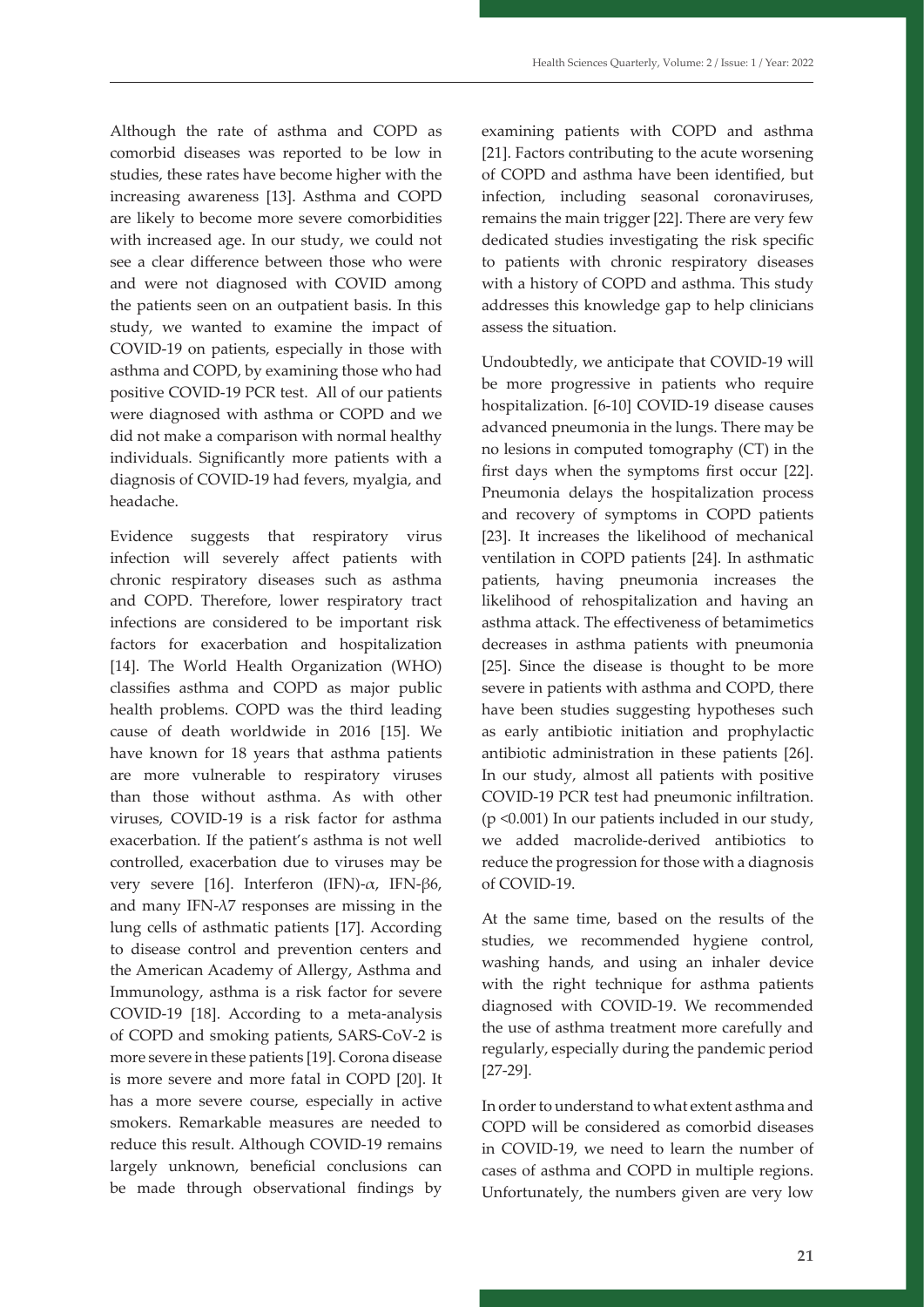and this may be due to underdiagnosis. After it was understood that asthma and COPD are some of the most important factors that can change the course of the disease, more numbers have been reported in the later studies [30]. Further, we do not know how many asthma and COPD patients were admitted to the hospital. Some patients may have chosen to never apply to the hospital [31]. The fact that COPD is not known and ignored by the public also causes underdiagnosis [32]. During the pandemic period, asthma and COPD diagnoses or reports may have been overlooked due to intense workload, nearcollapse of healthcare systems, and panic in countries around the world. Not being able to use spirometry during the pandemic period was also another important factor. However, there is increasing evidence from studies that COPD and asthma are comorbid diseases [33- 35]. Analysis of comorbidities was performed in 1590 COVID-19 patients across China, and a probability ratio of 2.681 (95% CI 1.424-5.048; p= 0.002) was found in terms of admission to ICU, mechanical ventilation, and death probability for COPD [36-37]. In our study, we evaluated the immediate clinical, radiological, and laboratory conditions of outpatients. All of these patients with a diagnosis of corona received inpatient treatment. Almost all patients without a diagnosis of COVID (non-COVID asthma, non-COVID COPD) received outpatient treatment. Although there were patients with a good overall condition, they received inpatient treatment because they had comorbid diseases (COPD, asthma). Moreover, some of these patients were transferred from the service to the intensive care unit (ICU) and needed mechanical ventilation. Monitoring even one of these patients in the intensive care unit is considered statistically significantly higher since all other non-COVID patients were treated as outpatients. In a multicenter study conducted in China, patients with moderate COPD infected with COVID-19 were compared with patients with severe COPD and the study found that the mortality rate was higher in patients with severe COPD [12]. In many other studies, similar differences were found between hospitalizations in the ICU, although the rates of COPD were statistically lower [34].

An important discovery regarding COVID-19 is that the virus uses ACE2 (Angiotensinconverting enzyme 2) scavenger receptor to enter cells. ACE2 is a pathway that makes it easier for the virus to enter cells. The reninangiotensin-aldosterone system (ACE2) is a transmembrane metalloprotease expressed in a variety of tissues, including the intestines, heart, upper and lower respiratory tract. The ACE2 receptor is overexpressed in the epithelium of the bronchioles in COPD patients and asthma patients compared to the normal population. This may explain the more severe course of COVID-19 [35-37].

When we look at biological parameters in patients infected with SARS-CoV-2, we see that some proinflammatory cytokine levels and other biological parameters are increased. Many studies show a significant link between C-reactive protein (CRP), interleukin (IL)-6, lactate dehydrogenase, amyloid A protein, neutrophils/lymphocytes, D-dimer, and cardiac troponin levels, and the severity of COVID-19. These values were significantly higher in severe COVID-19 patients compared to non-severe patients [38]. This deregulation is a condition independent of having a chronic respiratory disease, however, the results will not be the same for patients with chronic respiratory diseases compared to those without chronic respiratory disease. In fact, a higher concentration of tumor necrosis factor-alpha (TNF-α) in asthma patients prior to infection compared to controls is positively correlated with bronchial hyperreactivity [39,40]. In addition, a high TNF- $\alpha$ level lowers the functional expiratory volume in 1 second (FEV1) in patients with asthma and COPD [41]. Therefore, it may increase the risk of exacerbation in asthma patients during SARS-CoV-2 infection.

#### *Limitations*

The most important limitation in our study was we could have include ferritin, CRP, procalcitonin, and lymphocyte values of all patients in the study. We did not include different comorbidities to rule out their effects and to associate the symptoms of the COVID-19 disease directly with asthma and COPD. We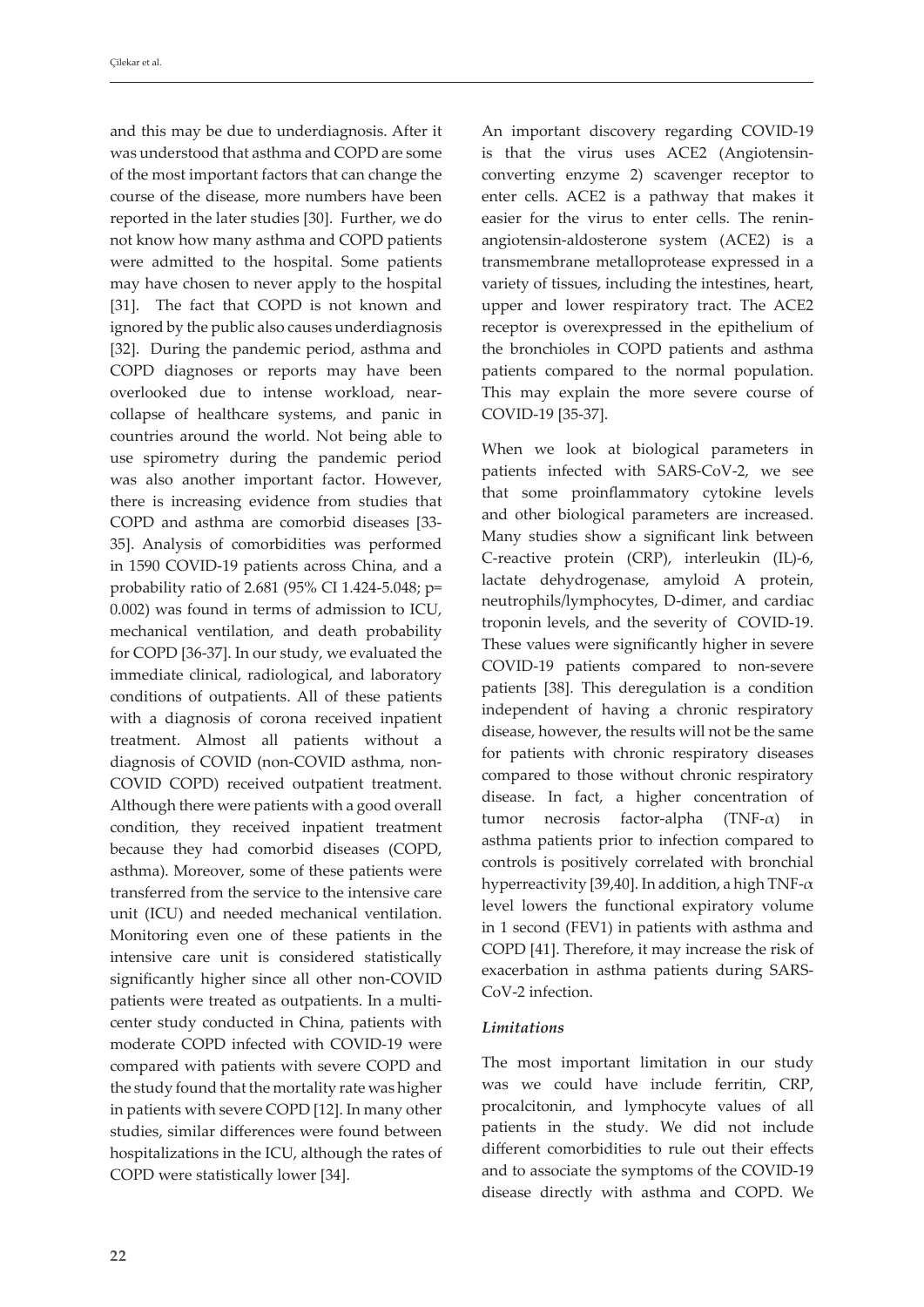included DM and hypertension (HT) because many patients have concomitant DM or HT.

## **Conclusions**

COVID-19 has a severe course in patients with asthma and COPD. Hospitalization rates, ventilator support needs, and mortality rates of these patients are high. Since COVID-19 infection is a disease that primarily affects the lungs, we think that patients who already have chronic diseases in their lungs will be more affected. Therefore, especially those with asthma and COPD should be examined more thoroughly for COVID-19. Patients infected with COVID-19 should be examined specifically for asthma and COPD disease irrespective of age and comorbid diseases, and their treatment, follow-up, and long-term results should be evaluated.

#### *Funding*

No financial contribution has been received.

#### *Conflict of interest*

No potential conflict of interest was reported by the authors.

#### **References**

- 1. Yang J, Zheng Y, Gou X, Pu K, Chen Z, Guo Q, et al. Prevalence of comorbidities and its effects in coronavirus disease 2019 patients: A systematic review and meta-analysis. Int J Infect Dis. 2020;94:91-5. [doi: 10.1016/j.ijid.2020.03.017](https://doi.org/10.1016/j.ijid.2020.03.017).
- 2. Simmons G, Reeves JD, Rennekamp AJ, Amberg SM, Piefer AJ, Bates P. Characterization of severe acute respiratory syndrome-associated coronavirus (SARS-CoV) spike glycoproteinmediated viral entry. Proc Natl Acad Sci USA. 2004;101(12):4240-5. doi: 10.1073/ pnas.0306446101.
- 3. Peters MC, Sajuthi S, Deford P, Christenson S, Rios CL, Montgomery MT, et al. COVID-19-related genes in sputum cells in asthma: Relationship to demographic features and corticosteroids. Am J Respir Crit Care Med. 2020;202(1):83-90. doi: 10.1164/rccm.202003-0821OC.
- 4. Izaguirre G. The proteolytic regulation of virus cell entry by furin and other proprotein convertases. Vol. 11, Viruses. NLM (Medline); 2019. doi: 10.3390/v11090837.
- 5. Rokni M, Ghasemi V, Tavakoli Z. Immune responses and pathogenesis of SARS-CoV-2 during an outbreak in Iran: Comparison with SARS and MERS. Vol. 30, Reviews in Medical Virology. John Wiley and Sons Ltd; 2020. doi: 10.1002/rmv.2107.
- 6. Silva RC, Couceiro JN, Câmara FP, Valle S, Santos N. Asthma exacerbation and viral infection in adult patients, Brazil. Vol. 19, Brazilian Journal of Infectious Diseases. Elsevier Editora Ltda; 2015. p. 446-8. doi: 10.1016/j.bjid.2015.03.004.
- 7. Hosseini SS, Ghasemian E, Jamaati H, Tabaraie B, Amini Z, Cox K. Association between respiratory viruses and exacerbation of COPD: A case-control study. Infect Dis (Auckl). 2015;47(8):523-9. doi: 10.3109/23744235.2015.1022873.
- 8. Mao L, Jin H, Wang M, Hu Y, Chen S, He Q, et al. Neurologic manifestations of hospitalized patients with Coronavirus Disease 2019 in Wuhan, China. JAMA Neurol. 2020;77(6):683-90. doi: 10.1001/jamaneurol.2020.1127.
- 9. He F, Deng Y, Li W. Coronavirus disease 2019: What we know? Vol. 92, Journal of Medical Virology. John Wiley and Sons Inc.; 2020. p. 719- 225. doi: 10.1002/jmv.25766.
- 10. Wang D, Hu B, Hu C, Zhu F, Liu X, Zhang J, et al. Clinical characteristics of 138 hospitalized patients with 2019 Novel Coronavirus-Infected Pneumonia in Wuhan, China. JAMA - J Am Med Assoc. 2020;323(11):1061-69. doi: 10.1001/ jama.2020.1585.
- 11. Zhang J jin, Dong X, Cao Y yuan, Yuan Y dong, Yang Y bin, Yan Y qin, et al. Clinical characteristics of 140 patients infected with SARS-CoV-2 in Wuhan, China. Allergy Eur J Allergy Clin Immunol. 2020;75(7):1730-41. doi: 10.1111/ all.14238.
- 12. Feng Y, Ling Y, Bai T, Xie Y, Huang J, Li J, et al. COVID-19 with different severities: A multicenter study of clinical features. Am J Respir Crit Care Med. 2020;201(11):1380-8. doi: 10.1164/ rccm.202002-0445OC.
- 13. Yamaya M, Nishimura H, Deng X, Sugawara M, Watanabe O, Nomura K, et al. Inhibitory effects of glycopyrronium, formoterol, and budesonide on coronavirus HCoV-229E replication and cytokine production by primary cultures of human nasal and tracheal epithelial cells. Respir Investig. 2020;58(3):155-68. doi: 10.1016/j. resinv.2019.12.005.
- 14. Liao H, Yang Z, Yang C, Tang Y, Liu S, Guan W, et al. Impact of viral infection on acute exacerbation of asthma in out-patient clinics: A prospective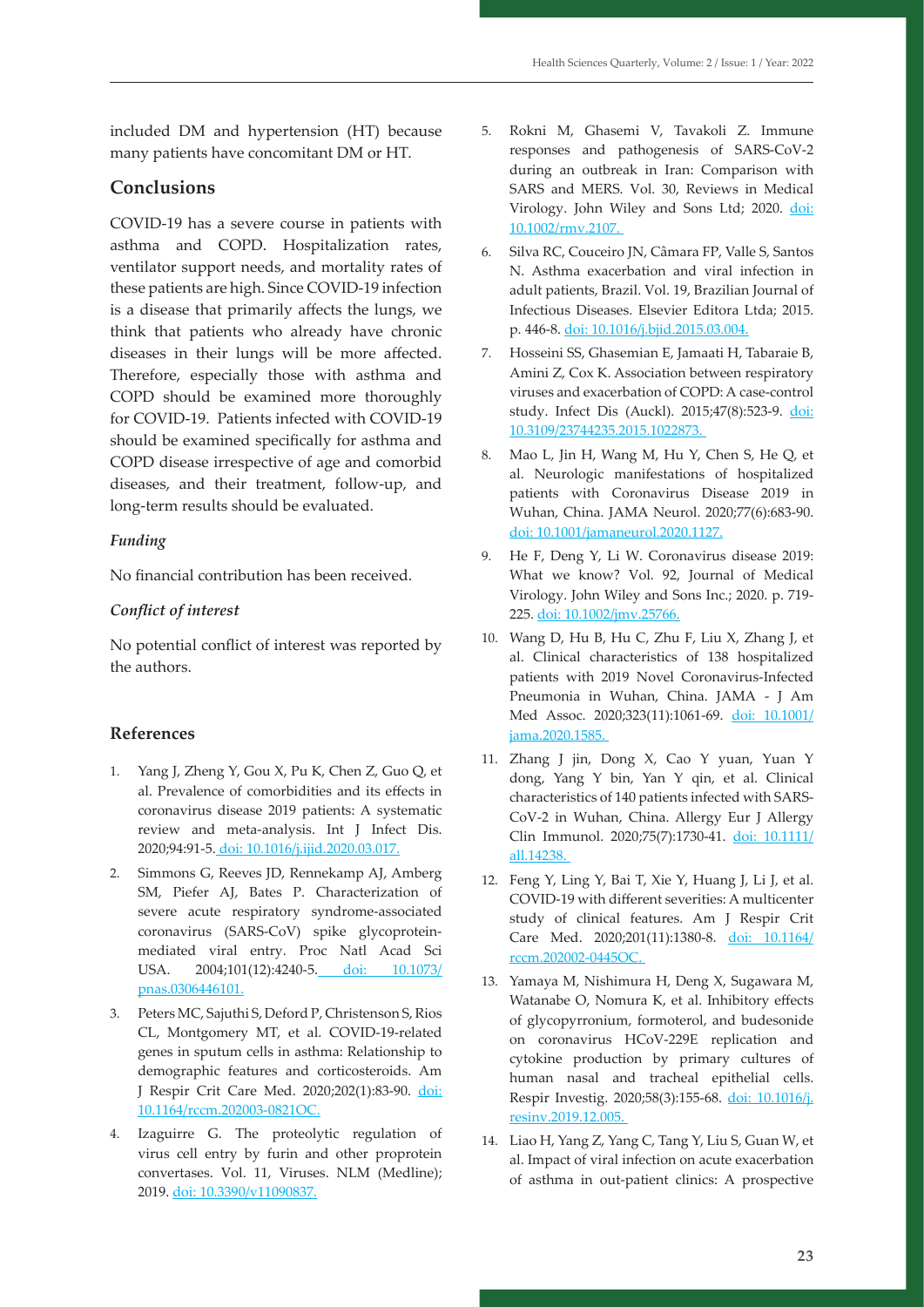study. J Thorac Dis. 2016;8(3):505-12. doi: 10.21037/jtd.2016.02.76.

- 15. GOLD. Global strategy for the diagnosis, management and prevention of chronic obstructive pulmonary disease (2020 Report). https://goldcopd.org/.
- 16. Corne JM, Marshall C, Smith S, Schreiber J, Sanderson G, Holgate ST, et al. Frequency, severity, and duration of rhinovirus infections in asthmatic and non-asthmatic individuals: A longitudinal cohort study. Lancet. 2002;359(9309):831-4. doi: 10.1016/S0140-6736(02)07953-9.
- 17. Jackson DJ, Trujillo-Torralbo MB, Del-Rosario J, Bartlett NW, Edwards MR, Mallia P, et al. The influence of asthma control on the severity of virus-induced asthma exacerbations. J Allergy Clin Immunol. 2015;136(2):497-500.e3. doi: 10.1016/j.jaci.2015.01.028.
- 18. Abrams EM, Sinha I, Fernandes RM, Hawcutt DB. Pediatric asthma and COVID-19: The known, the unknown, and the controversial. Pediatr Pulmonol. 2020;55(12):3573-8. doi: 10.1002/ ppul.25117.
- 19. Alqahtani JS, Oyelade T, Aldhahir AM, Alghamdi SM, Almehmadi M, Alqahtani AS, et al. Prevalence, severity and mortality associated with COPD and smoking in patients with COVID-19: A rapid systematic review and metaanalysis. PLoS One. 2020;15(5):1-13. doi: 10.1371/ journal.pone.0233147.
- 20. González-Rubio J, Navarro-López C, López-Nájera E, López-Nájera A, Jiménez-Díaz L, Navarro-López JD, et al. A systematic review and meta-analysis of hospitalised current smokers and COVID-19. Int J Environ Res Public Health. 2020:17;7394. doi: 10.3390/ijerph17207394.
- 21. Brocklebank D, Ram F, Wright J, Barry P, Cates C, Davies L, et al. Comparison of the effectiveness of inhaler devices in asthma and chronic obstructive airways disease: A systematic review of the literature. Vol. 5, Health Technology Assessment. NIHR Journals Library; 2001. doi: 10.3310/ hta5260.
- 22. Wedzicha JA,Seemungal TA. COPD exacerbations: defining their cause and prevention. Vol. 370, Lancet. Lancet; 2007. p. 786-96. doi: 10.1016/ S0140-6736(07)61382-8.
- 23. Kanne JP, Little BP, Chung JH, Elicker BM, Ketai LH. Essentials for radiologists on COVID-19: An update-radiology scientific expert panel. Vol. 296, Radiology. Radiological Society of North America Inc.; 2020. p. E113–4. doi:org/10.1148/ radiol.2020200527.
- 24. Andreassen SL, Liaaen ED, Stenfors N, Henriksen AH. Impact of pneumonia on hospitalizations due to acute exacerbations of COPD. Clin Respir J. 2014;8(1):93-9. doi: 10.1111/crj.12043.
- 25. Rueter K, Bizzintino J, Martin AC, Zhang G, Hayden CM, Geelhoed GC, et al. Symptomatic viral infection is associated with impaired response to treatment in children with acute asthma. J Pediatr. 2012;160(1):82-7. doi: 10.1016/j. jpeds.2011.06.025.
- 26. Whittaker A, Anson M, Harky A. Neurological manifestations of COVID-19: A systematic review and current update. Acta Neurol Scand. 2020;142(1):14-22. doi: 10.1111/ane.13266.
- 27. Goyal P, Choi JJ, Pinheiro LC, Schenck EJ, Chen R, Jabri A, et al. Clinical characteristics of COVID-19 in New York City. N Engl J Med. 2020;382(24):2372-4. doi: 10.1056/NEJMc2010419.
- 28. Shaker, MS, Oppenheimer J, Grayson M, Stukus D, Hartog N, Hsieh E, et al. COVID-19: Pandemic contingency planning for the allergy and immunology clinic. J Allergy Clin Immunol Pract. 2020;8(5):1477-1488.e5. doi: 10.1016/j. jaip.2020.03.012.
- 29. Gershon AS, Thiruchelvam D, Chapman KR, Aaron SD, Stanbrook MB, Bourbeau, et al. Health services burden of undiagnosed and overdiagnosed COPD. Chest. 2018;153(6):1336- 1346. doi: 10.1016/j.chest.2018.01.038.
- 30. Richardson S, Hirsch JS, Narasimhan M, Crawford JM, McGinn T, Davidson KW, et al. Presenting characteristics, comorbidities, and outcomes among 5700 patients hospitalized with COVID-19 in the New York City Area. JAMA - J Am Med Assoc. 2020;323(20):2052-9. doi: 10.1001/ jama.2020.6775.
- 31. Labonte LE, Tan WC, Li PZ, Mancino P, Aaron SD, Benedetti A, et al. Undiagnosed chronic obstructive pulmonary disease contributes to the burden of health care use data from the CanCOLD study. Am J Respir Crit Care Med. 2016;194(3):285-98. doi: 10.1164/rccm.201509-1795OC.
- 32. Martinez CH, Mannino DM, Jaimes FA, Curtis JL, Han MLK, Hansel NN, et al. Undiagnosed obstructive lung disease in the United States associated factors and long-term mortality. Ann Am Thorac Soc. 2015;12(12):1788-95. doi: 10.1513/ AnnalsATS.201506-388OC.
- 33. Guan WJ, Liang WH, Zhao Y, Liang HR, Chen ZS, Li YM, et al. Comorbidity and its impact on 1590 patients with COVID-19 in China: A nationwide analysis. Eur Respir J. 2020;55(5):2000547. doi: